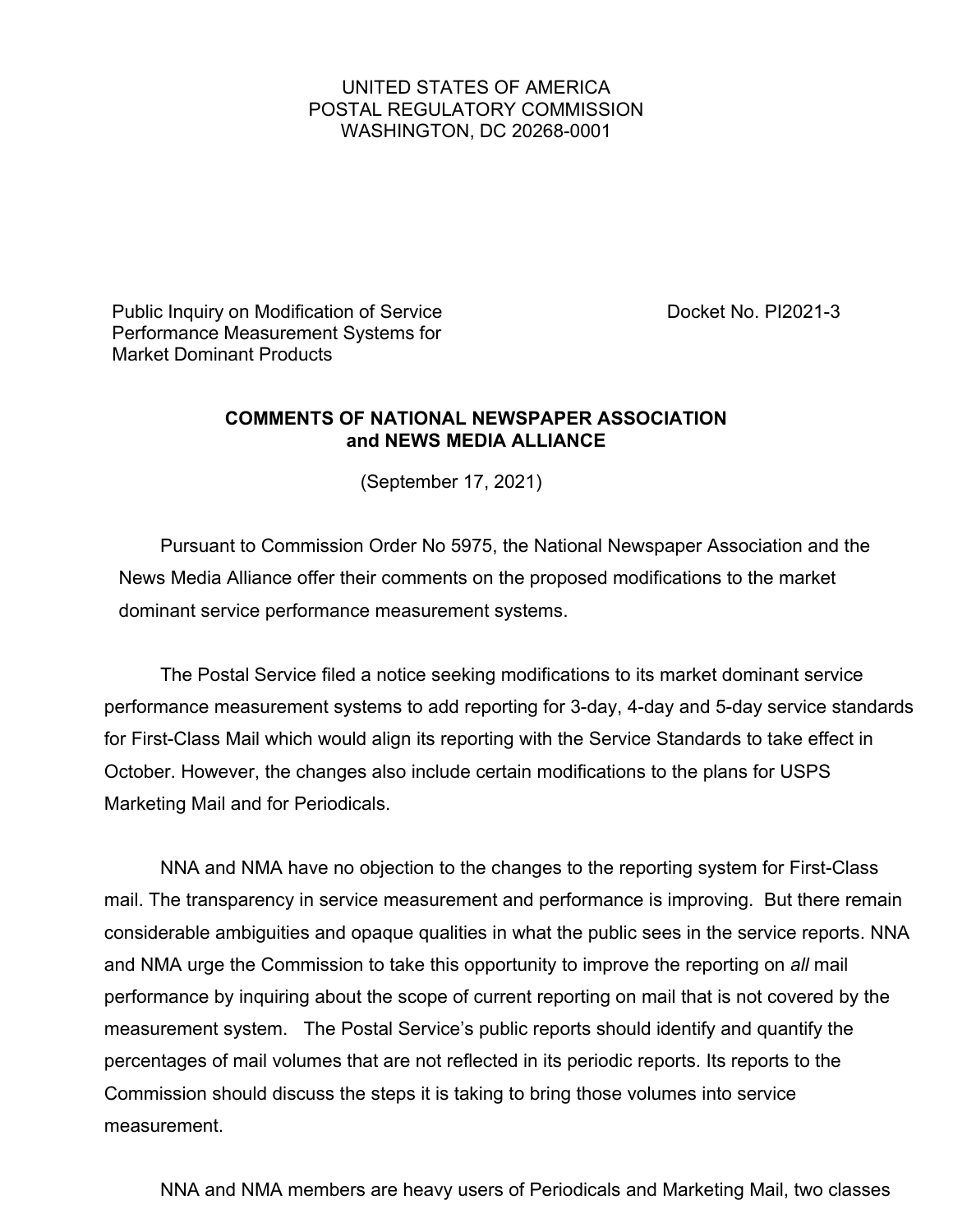that may be on the verge of becoming invisible in the measurement system. For example, in the Postal Service's amended Service Performance Measurement document, filed as USPS-LR-P2021-3/1, USPS states that some Marketing Mail and some Periodicals mail are excluded from service measurement if mail pieces do not receive Postal Service processing scans. At 34 and 40. Apparently, however, some Saturation Marketing Flats do receive scans despite not being scanned in processing because they are scanned at the delivery point. At 36. From these statements, we conclude that some newspaper mail apparently is receiving scans, but neither the industry nor the public can tell how much. Nor is the service provided those pieces publicly known. Reporting on-time delivery of nearly 80 percent of the mail in a system where only 60 or 65 percent is scanned would present a far different picture than on-time delivery of 90 percent of the mail where 90 percent is scanned. Industry experience is that most newspaper publishers receive little service data in their dashboards, so the data available to flow up to the overall service reports from newspaper mail is apparently sparse. If the publishers cannot tell what is going on, certainly the public cannot.

The challenge for mail not in measurement is that it is not just in the incomplete picture drawn by mail that cannot be seen in district or regional service scores. The danger is in the incentives for USPS operations facilities to leave timely processing of unmeasured mail aside in favor of devoting resources to processing mail in measurement so they can improve service scores. Mail in unmeasured categories may become out of sight/out of mind long enough for all expectation of timely delivery to be lost.

Another peril to the overall system is in allowing measurement of the easiest-to-handle mail to show a misleading picture of improvement. Manual mail could drag down scores but there is still a substantial amount of manual mail in the system. It should be counted—or else, as service scores rise, the public sees an inaccurately rosy picture and wonders why, if service is so much better, newspapers still do not arrive on time.

A third weakness is an unfair blemish on USPS. While manual mail in processing plants may be harder for USPS to handle, Delivery-Unit-entered Periodicals and Marketing Mail is much easier. Other than an unknown quantity of Saturation Flats that receive delivery scans, the DUdropped flats appear not to be in measurement at all. So USPS is deprived of the upward draft created in the scores.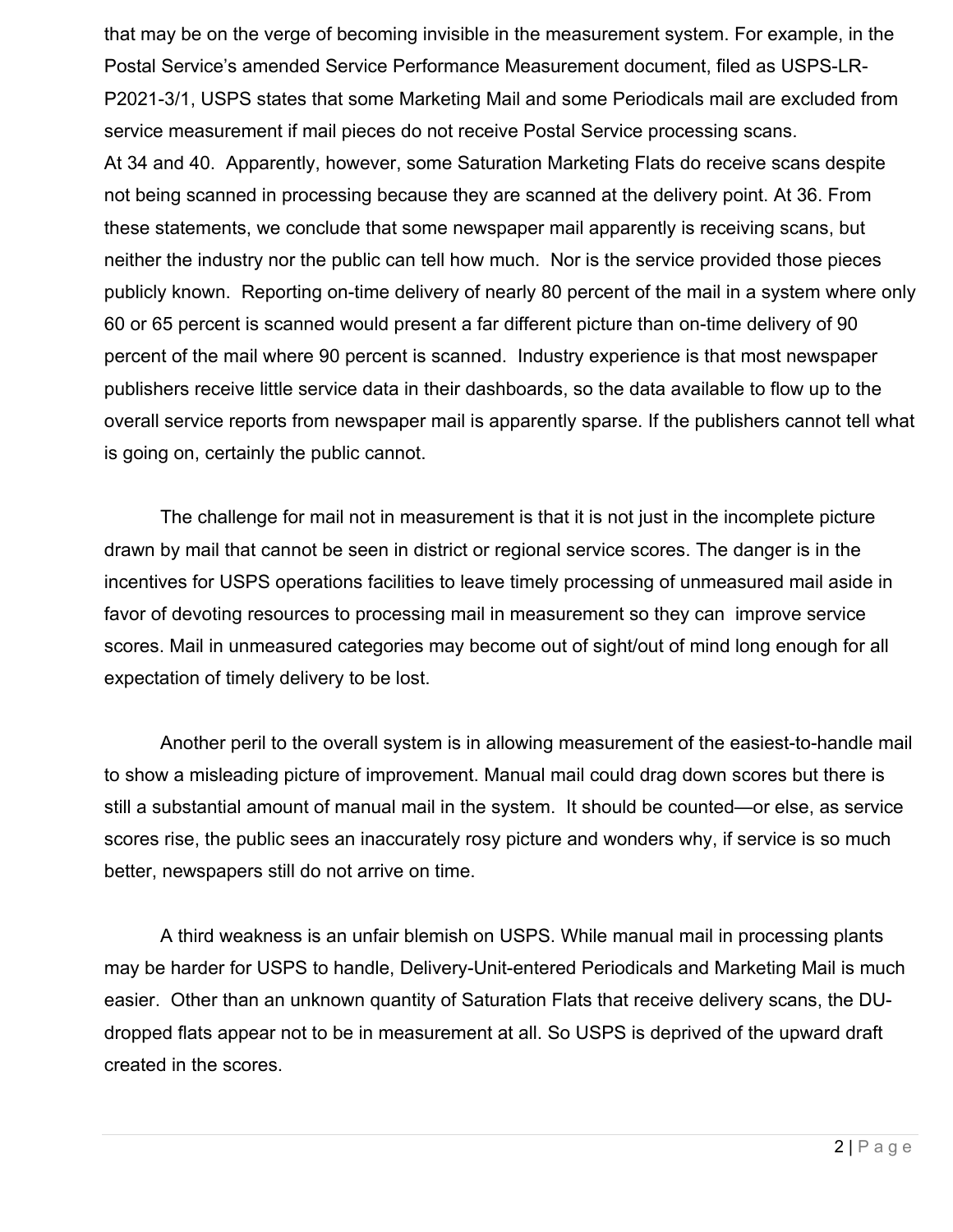In short, while the measurement system is a beneficial work in progress, continuous improvement is needed.

As the Commission and USPS work together on reporting tools to reflect the new standards, they would improve transparency in reporting by answering some questions about the state of progress reflected in this docket:

- 1. What percentage of each Market Dominant Mail Class is currently considered "in measurement" for service performance reports?
- 2. If some Saturation Mail can be pulled into service measurement through scans only at delivery points, why can't all manually-handled mail be similarly reported? If USPS does plan to bring this mail into measurement, what are the next steps and when will they occur?
- 3. Should USPS report the percentage of mail not in measurement for each product/class reflected in public reports, and if not, why not?
- 4. Whether periodic reports to the Commission on plans made and executed to bring mail not currently in measurement into the visibility systems should be made.

The current docket is an opportunity to continue to improve on transparency in the system. The newspaper industry sees the Postal Service's transition to use of its internal measurements for all mail classes as a net positive for industry mail. The new reporting mechanisms are superior to the EXFC reporting of earlier years because they potentially cover the entire mailstream, rather than just First-Class Mail. Clearly, a Postal Service that has faced every imaginable challenge in the past 18 months has still found ways to continue to develop its own measurement and reporting mechanisms. These should be celebrated.

But the benefits of visibility for newspaper mail have not been realized. For the public, the conversion to full transparency is not finished. The Commission should remain alert to the reality that it is not yet seeing the full picture of what is going on in the mail stream.